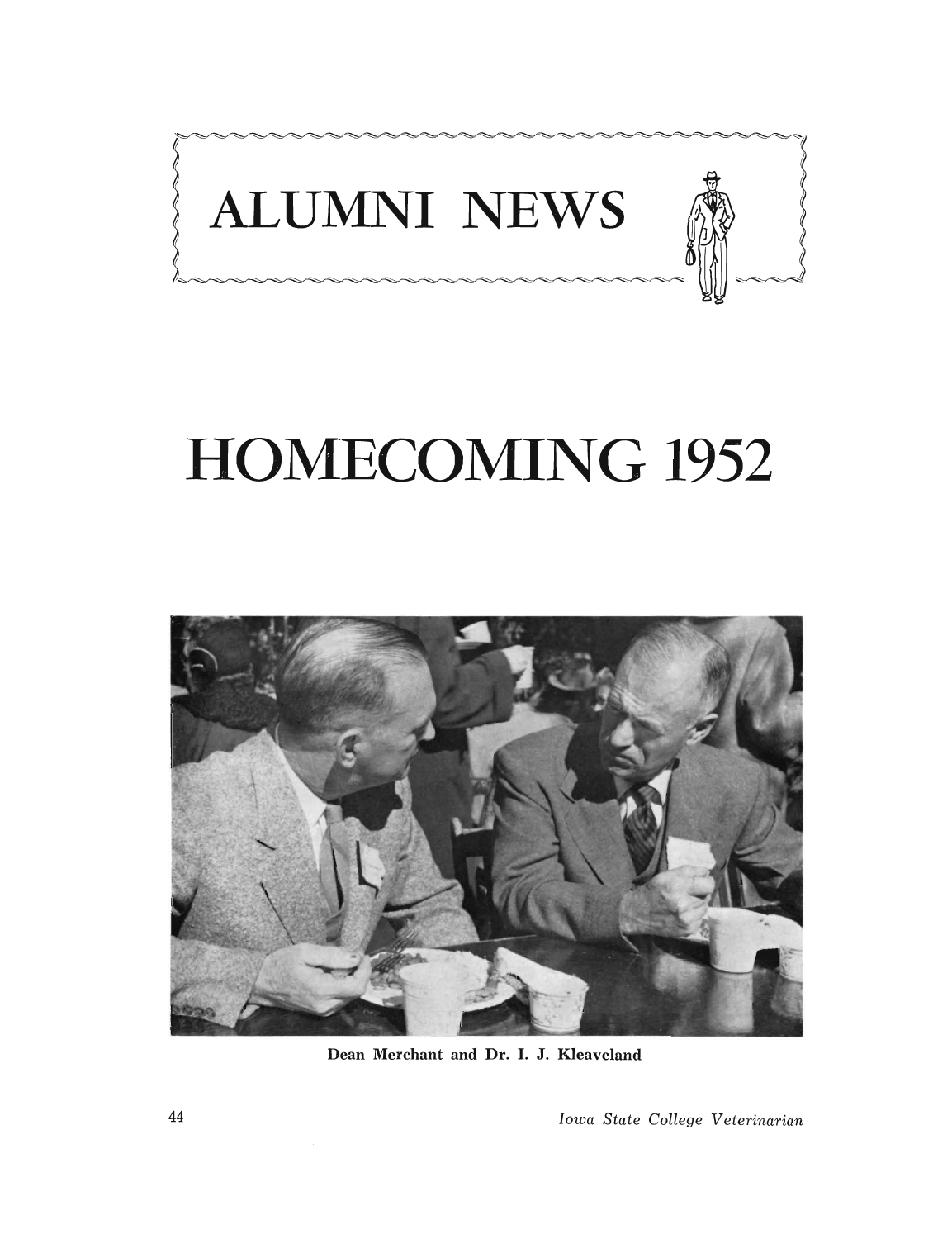

L. to R. Allan Voetberg, Mrs. H. G. Voetberg, Judy Hemerson, Mrs. Hemerson, Dr. B. E. Schoeneman, Mrs. B. E. Schoeneman. Facing camera, L.to R. Mrs. D. N. Voetberg, Thelma Ross, Dr. R. Voetberg, Dr. Don Hemerson, Dr. D. N. Voetberg, standing at right.



L. to R. W. Harper, Mrs. H. C. Smith, Mrs. Harper, Dr. D. G. Tepfer, Dr. H. C. Smith, and Mrs.<br>Tepfer.

*Issue 1, 1953* 45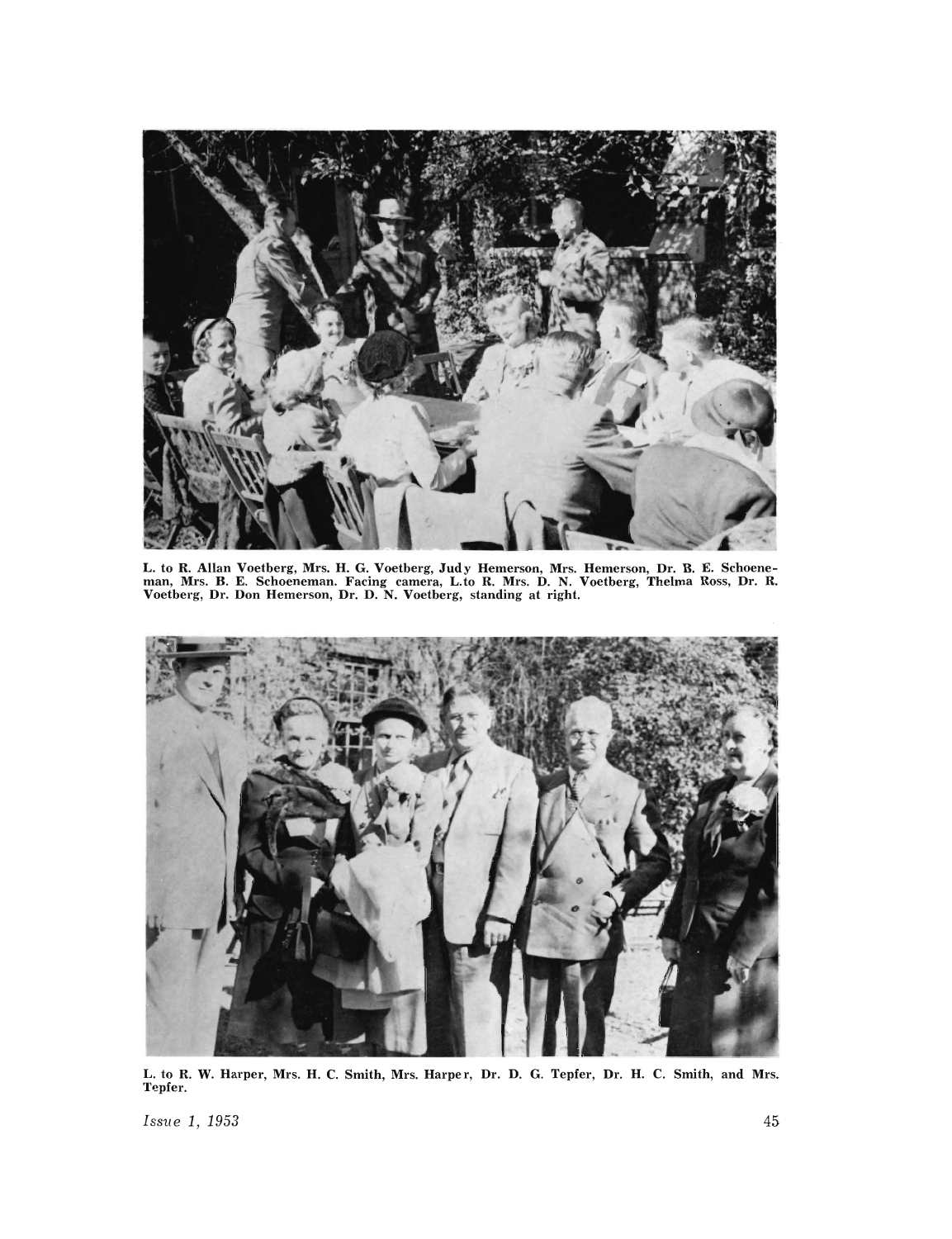

REGISTRATION LINE, L. to R. Mrs. B. Munger, Mrs. R. Anthony, W. Sanders, Mrs. Wahl, Dr. Dodd, and Mrs. Dodd.



46 *Iowa State College Veterinarian*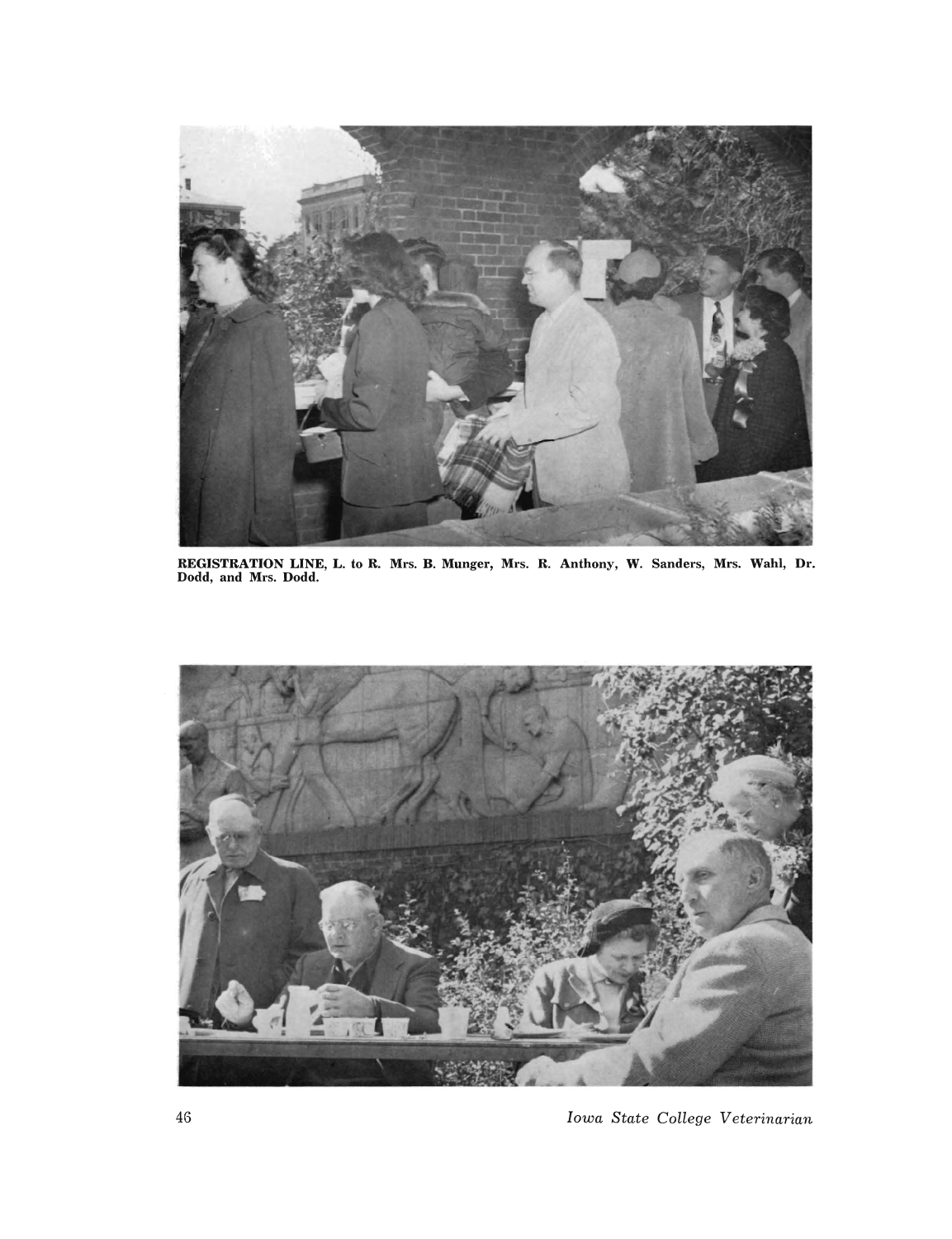

## Homecoming 1952

The courtyard of Veterinary Quadrangle was filled with more than 400 people on October 18, when the Auxiliary of the A.V.M.A. Student Chapter played host to alumni and their families at the Division's Fourth Annual Homecoming Picnic Luncheon.

Perfect weather prevailed for the occasion. After luncheon was served the "old grads" remained at the Quad talking over undergraduate days until almost game time, when they migrated to the Stadium to see the Cyclones bow to Colorado 21 to 12.

Ever since the Class of '49 originated the idea, the Homecoming Celebration of our Division has grown in popularity. The invitations sent to alumni last Spring brought requests for Homecoming reservations from grads located as far away as California and South Carolina. We hope that all who attended this year will be back again next Fall, and a special invitation goes out to all alumni who were unable to attend this year.

Special thanks go to the ladies of the Student Auxiliary who did such a grand job serving the luncheon, and to the students of the Class of '53 who devoted much time to organizing our most successful Homecoming Celebration to date.

### GENERAL

Many of our alumni took part in the Eastern Iowa Clinic at Cedar Rapids.

Dr. C. D. Lee, '27, Ames, assisted in the diagnostic session.

Dr. M. C. Larson, '38, Keystone, demonstrated a practical amputation of the claw in the bovine by use of the obstetrical wire saw.

Dr. Darrell White, '42, Williamsburg, was in charge of the diagnostic part of the program.

Dr. Joe Sexton, '42, Sumner, performed a caesarean section in a cow.

Dr. D. E. Moore, '45, Decorah, performed a median line caesarean section in a sow.

*ISStle* 1, 1953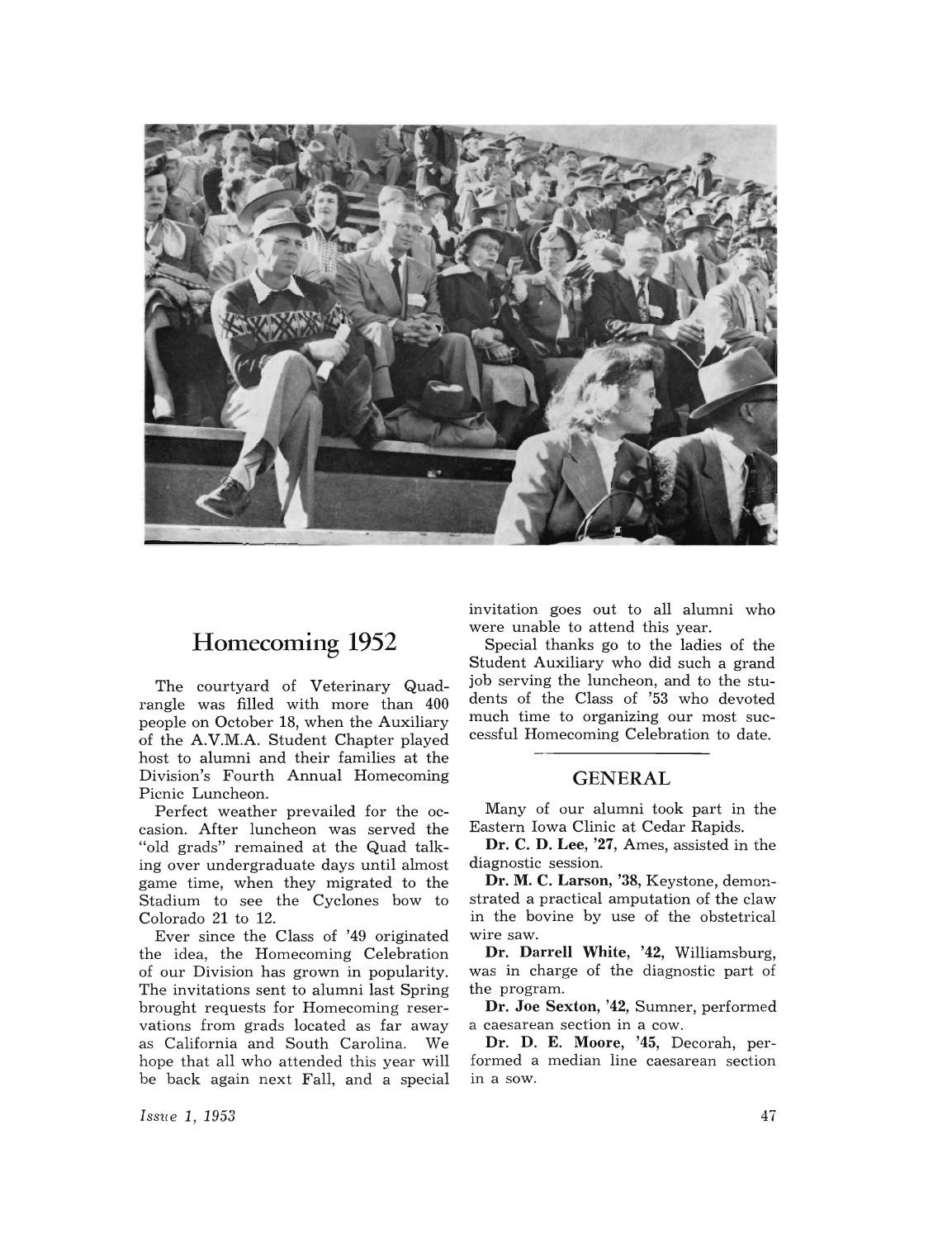Dr. E. A. Hewitt, '18, has been appointed head of the Department of Veterinary Physiology and Pharmacology at Iowa State College.

Dr. L. H. Phipps, '20, of Winnebago, Minn., has been appointed a member of the Minnesota State Veterinary Medical Examining Board by Governor Anderson. He succeeds Dr. R. W. Myers of Owatonna, Minn., who retired.

Dr. R. E. Rasmussen, '42, Bloomfield, now has an associate, Dr. E. L. Blevins.

Dr. Carl J. Schubert, '37, Slinger, Wis., died Nov. 29, 1951, following injuries suffered in an automobile accident. Dr. Schubert had been employed by the Wisconsin State Department of Agriculture and Markets.

Dr. E. T. Anderson, '37, of Dixon, Ill., is recovering from a compound fracture of the tibia, fractures of five ribs and serious lacerations. He was returning from a night call on July 5, when his car was almost completely demolished in a collision.

Dr. W. E. Broun, '37, Kingsley, has had a new home and office built.

Dr. V. U. Thomson, '38, just completed a new office in Clearfield.

Dr. R. C. Scott, '38, Knoxville, has taken in Dr. E. W. Thomas as an associate.

Dr. Wayne Binns, '38, Logan, Utah, who was awarded the Purina Research Fellowship in veterinary medicine, will study at Cornell.

Dr. R. A. Packer, '40, is now the head of the Department of Veterinary Hygiene at Iowa State College.

Dr. A. W. Kurtz, '41, Vinton, Iowa, took treatment following exposure to a rabid cow.

Dr. J. A. Graham, '42, Milo, was injured in a traffic accident in July.

At the Annual Sports and Field Day at Cedar Rapids on July 29, 1952.

Dr. R. C. Stewart, '34, Lamont, won the trapshoot.

Dr. Lyle Scott, '45, Storm Lake, won the blind bogey;

Dr. W. W. Cook, '51, Bagley, was high man in the horseshoe pitching.

Dr. C. H. Horstman, '30, Collinsville, was elected president of the Illinois Veterinary Medical Association.

Dr. Charles K. Pfaff, '31, formerly of Peoria, Ill., has joined the staff of Fort Dodge Laboratories as a veterinary consultant.

Dr. D. F. Eveleth, '34, Fargo, N.D., was elected secretary-treasurer of the North Dakota Veterinary Medical Association.

Dr. Paul DeLay, '34, Sacramento, Calif., was elected 1st Vice-president of the California Veterinary Medical Association.

Dr. Dale Briley, '51, 6510 S. E. 14th, Des Moines, bought a new home at 1415 S. W. Army Post Road. He plans to open an office and small animal hospital in the rear of the lot in November.

Dr. James M. Brown, '51, Ireton, has taken into partnership  $\mathbf{D}\mathbf{r}$ . J. W. Budding, '51, who formerly practiced in Freeport, Ill.

Dr. Richard B. Holst, '51, is now associated with Dr. Dwight D. Smith '32, who recently went into small animal practice in Ames.

Dr. J. R. Rosdall, '51, has moved from Newell, where he was associated with Dr. C. E. Sundberg, to establish a practice in Pomeroy.

Dr. J. D. Baker, '52, is associated with Dr. W. B. Waters at Dumont Iowa.

*Iowa State College Veterinarian*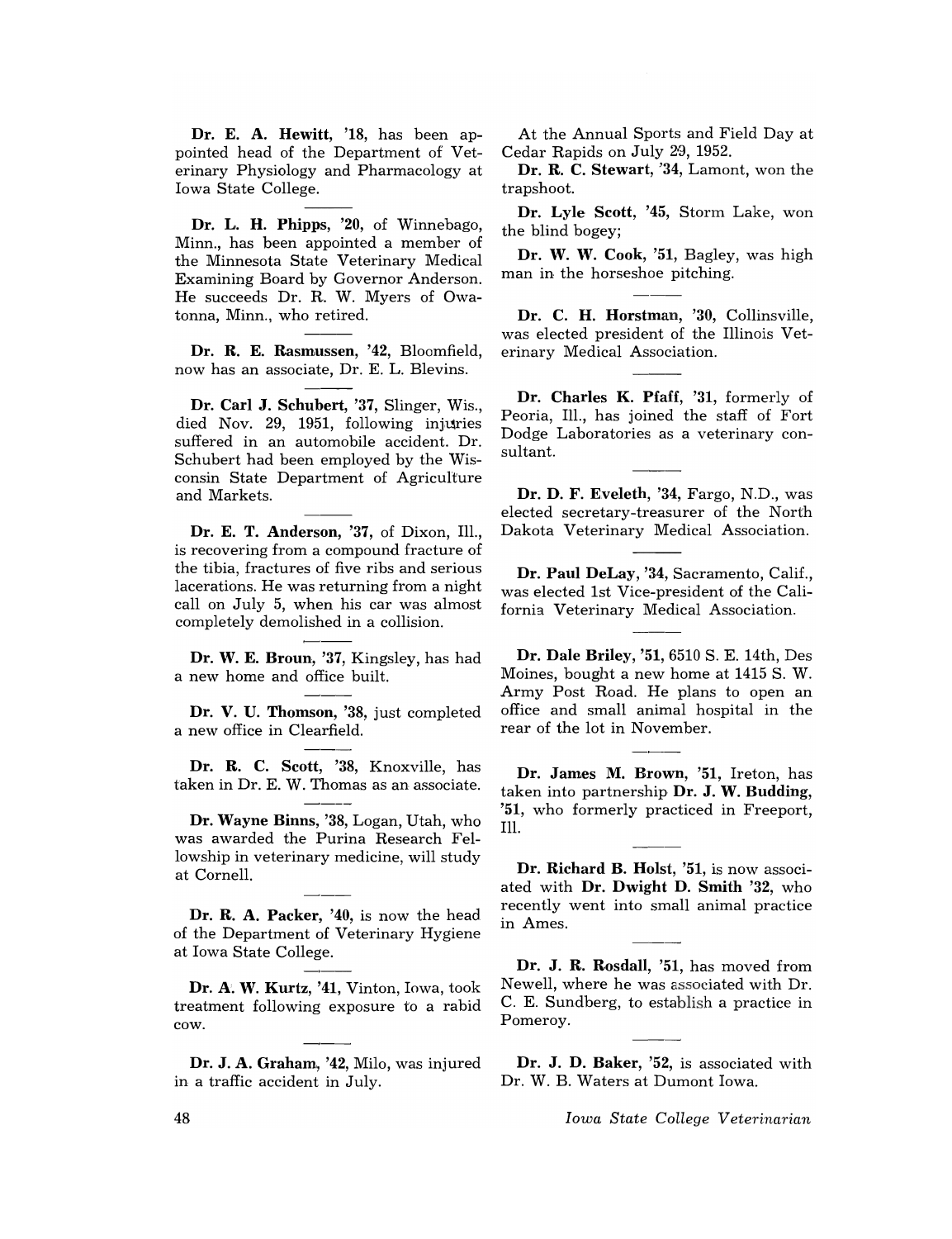Dr. B. J. Gray, '43, Fort Dodge, has become director of the biological laboratories of the Fort Dodge Laboratories.

Dr. A. K. Ruebel, '44, Spirit Lake, went deer and antelope hunting at Gillette, Wyo.

Dr. Stilaf Anderson, '44, who practiced at Elma, Iowa for seven years, is now associated with Dr. L. M. Forland, '41, at Northwood, Iowa.

Dr. D. G. DeValois, '44, Sheldon, has retired from practice because of poor health.

Dr. Lyle Scott, '45, who has practiced in Huxley for a number of years, is now associated with Dr. R. W. Brown, '43, at Storm Lake.

Dr. Harry McCreedy, '45, has sold his tractice at North English to Dr. Frank Mertz, KSC '52, and joined Dr. A. R. Raun, '51, at Ottumwa.

Dr. Orlo Haight, '45, has moved from Mt. Vernon to join the firm of Drs. Helming and Haight at Cresco.

Dr. James Bailey, '46, Atlantic, suffered an attack of polio in July.

Dr. A. J. Eckstein, '46, remodeled his office and spent two weeks in the Colorado Rockies and Yellowstone Park this summer.

Dr. E. P. Pope, '49, was recently appointed director of laboratories for the State of Wisconsin Disease Control Laboratory at Madison.

Dr. W. B. Waters, '49, Dumont, went deer and elk hunting at Cody, Wyo. on Oct. 19th.

Dr. W. A. Dobsen, '50 who has been associated in practice with Dr. R. C. Scott, '38, Knoxville, is now practicing at Van Horne.

Dr. George Gitz, '42, Corning, spent a two week vacation in the Rockies and Black Hills.

Dr. Raymond P. Fisher, '43, has left Cloquet, Minn. and gone to Perham, Minn., where he purchased the practice of Dr. W. P. Newman.

Dr. Wm. M. Lynch, '43, is now consulting veterinarian at Allied Laboratories, Cedar Rapids, following the retirement of Dr. Grant Munger.

Drs. R. B. Helming and P. M. Haight, '43, held "open house" in their new veterinary clinic at Cresco, April 21 and 22. Many veterinarians were there to inspect the building and compliment the doctors on this fine structure.

Dr. A. J. Nelson, '43, Nashwauk, went antelope and deer hunting in Wyoming this summer.

Dr. K. J. Wales, '52, has located at Pleasantville.

Dr. Orville Minton, '52, is located at Sand Jules, Ill.

Dr. Wayne Daner, '52, is in partnership with Dr. F. E. Brutsman, '40, at Traer, Iowa.

Dr. E. L. Robinson, '52, recently opened a clinic and animal hospital at his farm three miles south of Lee's Summit, Missouri. Dr. Robinson will specialize in fine horses and dairy cattle. His place is completely equipped with large animal facilities including X-ray and special operating rooms.

Drs. James R. Mattison and Rohert R. Voetherg, both of '52, are associated with Dr. John B. Bryant at Mt. Vernon.

Dr. James Hollen, '50, who has been associated with Drs. Helming and Haight at Cresco, has taken over Dr. Blackburn's practice.

*Issue* 1, 1953